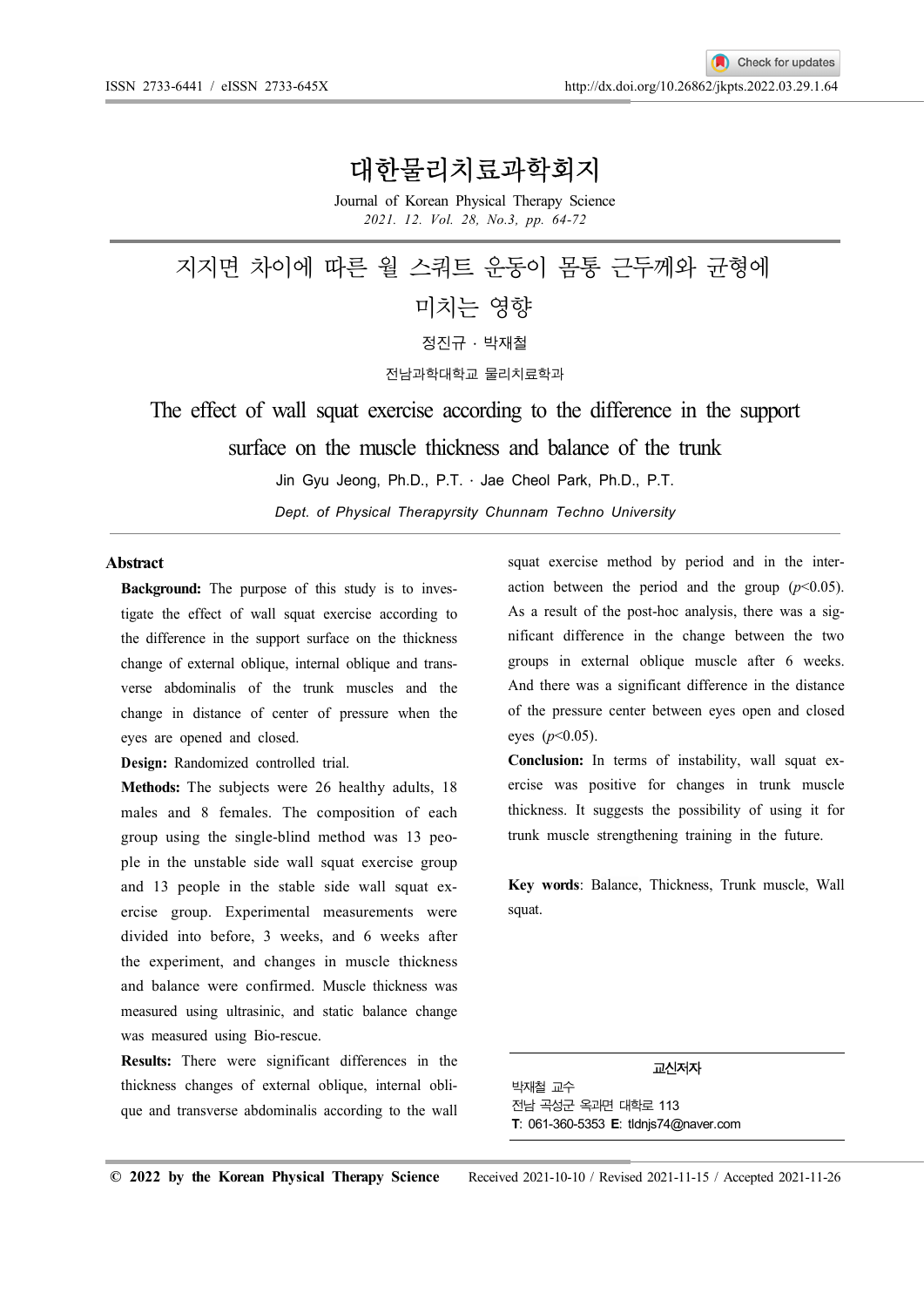## Ⅰ. 서 론

건강한 삶을 위해서는 적절한 신체 능력이 필요하며 신체 능력 유지는 독립적인 활동과 일상생활동작을 하는 데 필요한 요소이다(Song과 Kim, 2002). 물리치료에서는 독립적인 활동을 위해 팔의 기능 훈련과 보행훈련, 몸통 근육의 강화를 위한 훈련을 이용하고 있다 몸통에는 팔과 다리의 기능적 움직임과 몸통의 안정성을 유지하는 . 배바깥빗근과 배속빗근, 배가로근이 있다. 이러한 근육은 팔과 다리의 운동방향을 설정하는 동안 수축하여 자세 를 제어하고 몸통의 안정성을 증가하여(Moreno-De-Luca 등, 2021) 부상위험을 감소시키고(Kato 등, 2019) 역동적 인 움직임과 기능을 가능하게 한다(Standaert 등, 2008). 그러므로 독립적인 삶을 위해서라도 몸통 근육의 강화는 필요하다. 몸통 근육은 몸통의 안정성과 함께 팔과 다리의 움직임과 안정성에 관련되어(오재섭 등, 2003) 균형에 영향을 미친다. 균형을 위해서는 여러 기관의 능력이 필요하지만 몸통과 다리 근력도 필요하기 때문에 근육 강화 를 위해 임상에서는 스쿼트와 같은 운동을 이용하고 있다. 스쿼트는 몸통과 다리 근육을 모두 사용하기 때문에 효과적으로 근육의 발달을 위한 운동으로(Lee 등, 2016) 넙다리네갈래근, 넙다리뒷근, 배곧은근, 척추세움근 (Escamilla 등, 2001)의 근력을 증가 시켜 일상생활 능력을 가능하게 하며 삶의 질을 간접적으로 향상시킨다 (Schoenfeld, 2010). 하지만 이러한 운동은 체중 지지 자세로 인해 불안정한 자세가 발생하고 허리와 무릎에 부담 을 주며(Fry, 1993) 몸통 안정화와 관련된 근육 강화보다는 다리 근육 강화에 초점이 맞춰져 있어 한계점이 있어 사용이 제한적이다.

근례에 들어 이런 단점을 보완한 운동 방법이 소개되고 있는데 이는 벽에 등을 기대어 실시하는 월 스쿼트 (wall squat) 운동이다. 이 운동은 벽에 기대어 운동을 하기 때문에 허리나 무릎에 무리가 적어 누구나 쉽게 할 수 있다(Cho, 2013). 관련 연구를 보면 Oiao 등(2021)은 월 스쿼트 운동은 넙다리곧은근과 안쪽넓은근의 근활성도 를 증가시킨다고 하였고, Jung 등(2017)는 월 스쿼트 운동은 무릎과 엉덩관절 폄근의 근력을 증가 시킬 수 있다고 보고하였다. Cho(2013)은 안정면에서 월 스쿼트 운동은 배속빗근과 배가로근의 두께를 증가 시킨다고 보고하였 고, Lee(2015)는 불안정면에서 월 스쿼트 운동은 몸통 불균형과 골반 비틀림에 영향을 주어 자세 교정을 위한 방법으로 언급하여 그 효과를 확인할 수 있었다. 또한, 벽을 보면서 하는 월 슬라이드 운동도 확인할 수 있었는 데, Uysal 등(2021)는 역방향으로 실시하는 월 슬라이드 운동과 함께 도구를 이용하여 특정 근육을 강화 할 수 있다고 하여, 다양한 자세변화나 불안정 도구를 사용하는 방법이 균형과 관련된 자세 유지나 근육을 강화할 수 있음을 알 수 있었다. 하지만 초음파를 통해 근육의 구조적 특성과 균형에 대한 변화는 아직까지 없고 부족하여 불안정면에서 월 스쿼트 운동이 어떤 효과가 있는지 검증이 필요하다.

그러므로 본 연구는 불안정면에서 월 스쿼트 운동과 안정면에서 월 스쿼트 운동이 몸통 안정성에 관여하는 몸통 근육 두께 변화와 눈 뜨고, 눈감고 양발 압력 중심 이동 거리에 미치는 영향을 확인하고자 하며 임상에서 몸통 안정화 운동의 기초 자료와 활용 가능성을 제시한다.

## Ⅱ. 연구방법

#### 1. 연구대상

본 연구 대상자는 전남에 소재하고 있는 A 대학 20대 재학생들로 남성 18명, 여성 8명, 총 26명을 대상으로 하였다 대상자에게 본 연구의 목적과 운동 방법 등을 설명하고 본 연구에 참여 의사를 희망한 자를 대상으로 .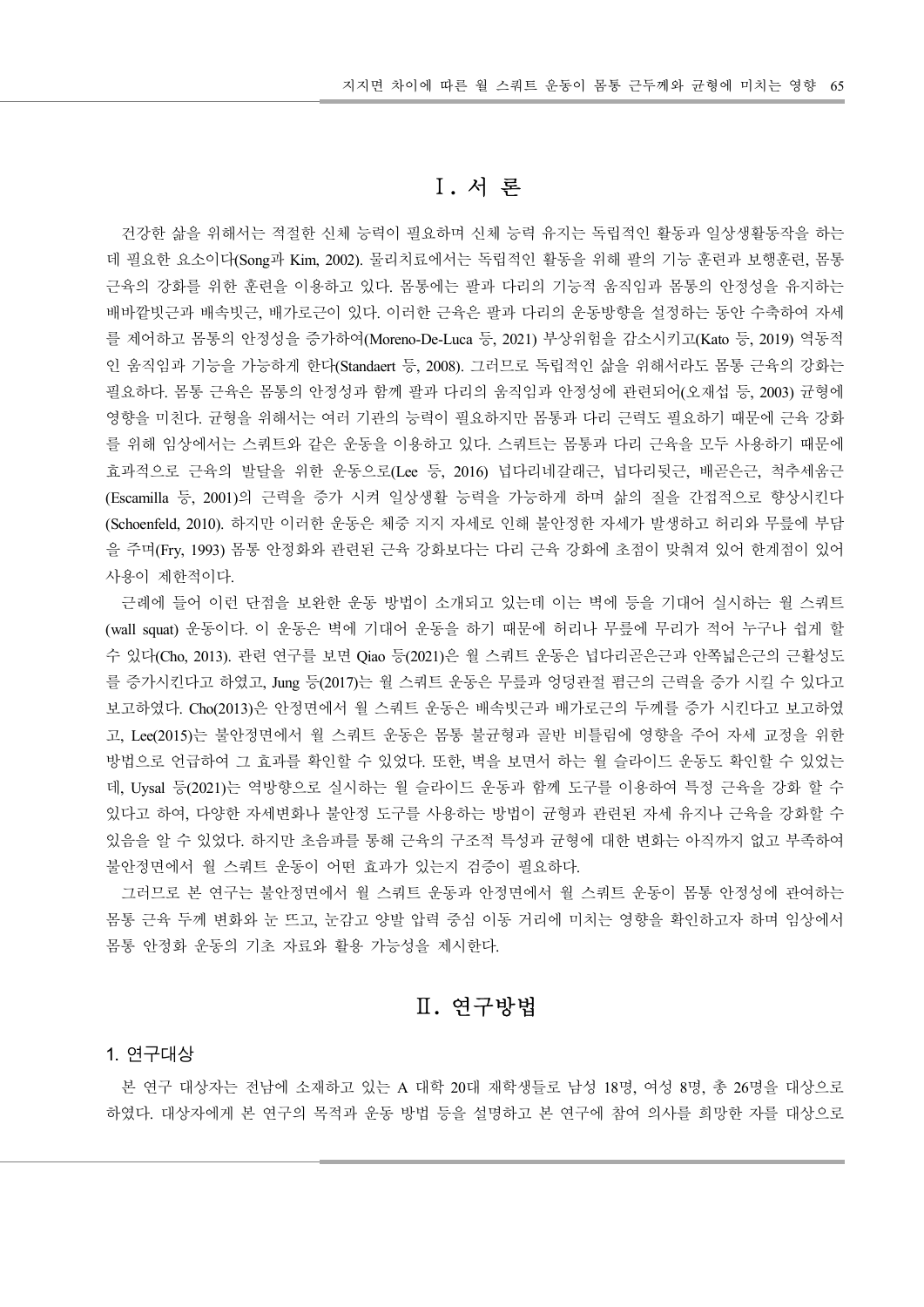동의서를 작성한 후에 연구에 참여하였다. 대상자 분류는 단일 맹검법을(single-blind test)를 이용한 제비뽑기 방 식을 선택하여 불안정면 월 스쿼트 운동군(unstable with wall sqaut exercise group; UWEG) 13명, 안정면 월 스쿼트 운동 운동군(stable with wall sqaut exercise group, SWEG) 13명으로 분류하였다. 표본 크기는 선행연구(Moon 등, 2014)를 근거로 G\*power3.1(Heinrich Heine University Dusseldorf, Germany)(Faul 등, 2009)를 이용해 효과 크기 (d=0.8), 유의수준(α=0.05), 검정력(1-β=0.90)로 설정하였고 총 24명이 선정되었고 탈락률 10%를 고려하여 각 그룹 당 13명씩 총 24명을 모집하였다. 대상자 제외기준은 1) 6개월 이상 정기적으로 운동을 실시한 자 2) 운동에 있어 방해되는 근·뼈대계 질환이 있는 자로 하였고 헬싱키 선언의 원칙을 근거로 하여 합법적 절차를 따라 실시하였 다.

#### 2. 연구방법 및 운동방법

#### 1) 운동방법

불안정면 월 스쿼트 운동을 위해 양쪽 발바닥에 토구(Togu, Dynamic aircushion DEKO, Germany)를 위치시켜 운 동을 하였고 안정면 월 스쿼트 운동은 토구 없이 실시하였다. 모든 군의 운동 자세는 Cho(2013)의 운동 방법을 본 연구에 맞게 수정 보완하여 벽에 뒤통수와 등, 엉덩이 부위를 밀착시킨 후 어깨너비만큼 벌린 후 벽과 발뒤꿈 치와 사이를 20cm 벌렸다. 몸통 굽힘을 방지하기 위해 어깨관절 90° 벌림과 90° 가쪽 돌림, 90° 팔굽 관절 굽힘을 하고 복부 드로잉 기법을 하여 허리가 벽에 밀착시켰다. 그 후 자세를 유지하면서 벽에서 미끄러지듯 무릎을 굽힘 을 하면서 내려간 후 무릎 폄을 하면서 다시 올라왔다. 모든 운동은 3초간 자세를 유지 후 들숨을 하면서 시작 자세로 되돌아왔다. 운동 전에 운동 방법 숙지를 위해 10분간 연습을 시행 한 후 운동을 하였고 모든 운동은 주 3회 1세트당 20회씩, 총 3세트를 하였고 총 6주간 실시하였으며 휴식 시간은 세트당 2분의 휴식 시간이 주어졌다.

#### 2) 측정도구 및 측정방법

근육 두께를 측정하기 위해 초음파 장치(MyLabOne, Esaote, Italy)를 이용하였다. 이 측정 장비의 주파수는 6~9 Mbo]고, 변환기는 7.5Mb 선형탐촉자(linear transducer)를 사용하였다. 배바깥빗근과 배속빗근, 배가로근의 측정을 위해 바로 누운 자세에서 무릎 뒤에 쿠션을 배치하여 45° 굽힘을 하였고 배꼽에서 바깥쪽으로 13㎝ 떨어진 지점 과 겨드랑이선과 앞위엉덩뼈가시(ASIS)를 이어 만나는 지점에서 측정하였고(Park과 Kim, 2016), 배바깥빗근 시작 부위가 초음파 화면 왼쪽에 위치하게 끔 하여 초음파 장치에 내장된 켈리퍼를 이용하여 뼈와 근막 사이를 근육 두께로 이용하였다. 두께 측정의 오차를 줄이기 위해 해부학적 지식과 초음파 관련 업무를 5년 이상을 한 물리치 료사 1인을 선정하여 측정 부위에 펜으로 표시한 후 변환기를 직각으로 유지하여 측정하였고 변환기와 피부 사 이에 충분한 겔(Dayo medical Co., PROCEL- II, Korea) 도포하여 우측 근육만 3회 측정하여 평균값을 이용하였다.

정적 균형 능력을 확인하기 위해 균형 측정 장비(Bio-rescue, RM INGENIERIE, France)를 이용하여 주의사항을 설명한 후 조용한 환경에서 균형 능력을 측정하였다. 대상자는 눈뜨고, 눈감은 상태에서 모니터 앞에 양발로 바 로 서서 양발의 압력 중심 이동 길이를 측정하였다(Park과 Kim, 2018).

#### 3. 자료분석

수집된 자료는 SPSS 19.0(SPSS Inc., Chicago, USA)를 이용하여 분석하였고, 대상자 정규분포를 확인을 위해 Shapiro-wilk 검정을 하였다. 두 그룹의 실험 전과 3주 후, 6주 후의 몸통 두께 변화를 확인하고자 이요인 반복측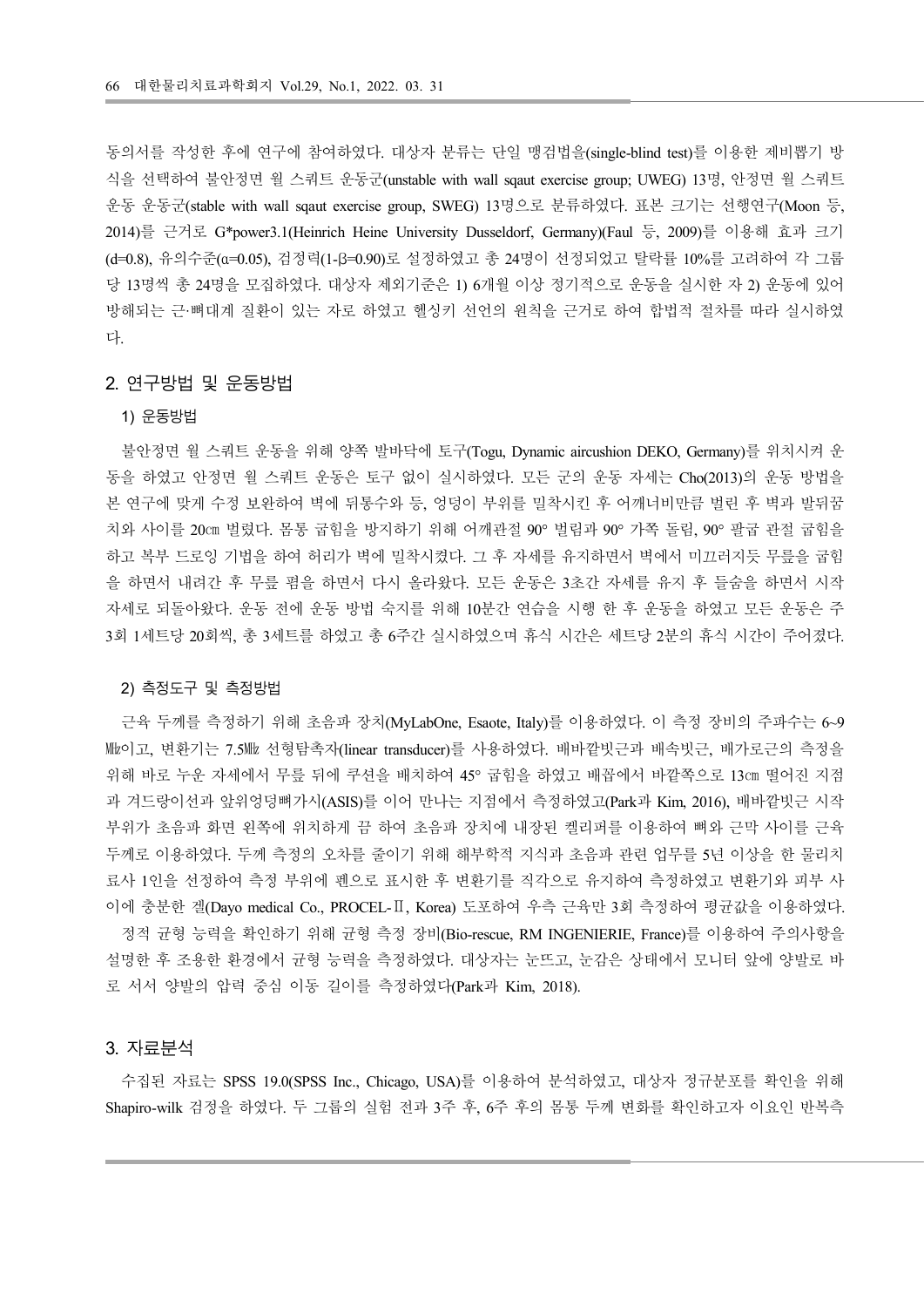정 분산분석(two-way repeated ANOVA)을 이용하였고 α=0.05로 하였다. 시기와 군간 상호작용이 있는 경우 집단 내 변화는 대응표본 t-검정(paired t-test)을 하였고 집단 간 변화는 독립표본 t-검정(independent t-test)을 하였으며 Ι 종 오류를 줄이기 위해 α=0.01로 하였다.

Ⅲ. 연구결과

#### 1. 연구 대상자의 일반적 특성

본 연구의 불안정면 월 스쿼트 운동에 참여한 대상자는 남자 9명, 여자 4명으로 평균 신장은 172.61±7.92cm, 평균 연령은 23.92±2.06세, 평균 몸무게 72.38±13.76kg이다. 안정면 월 스쿼트 운동에 참여한 대상자는 남자 9명, 여자 4명으로 평균 신장은 171.07±7.93㎝, 평균 연령은 24.84±2.30세, 평균 몸무게 70.30±12.71kg으로 나타났으며 대상자의 일반적 특성은 다음과 같다<Table 1>.

|  | Table 1. General characteristics of subjects $(N=26)$ |  |  |
|--|-------------------------------------------------------|--|--|
|--|-------------------------------------------------------|--|--|

| -를 줄이기 위해 α=0.01로 하였다.                                | 석(two-way repeated ANOVA)을 이용하였고 α=0.05로 하였다. 시기와 군간 상호작용이 있는 경우 집단<br>· 대응표본 t-검정(paired t-test)을 하였고 집단 간 변화는 독립표본 t-검정(independent t-test)을 하였으며 |                   |                  |
|-------------------------------------------------------|-----------------------------------------------------------------------------------------------------------------------------------------------------|-------------------|------------------|
|                                                       | Ⅲ. 연구결과                                                                                                                                             |                   |                  |
| 대상자의 일반적 특성                                           |                                                                                                                                                     |                   |                  |
|                                                       | ·의 불안정면 월 스쿼트 운동에 참여한 대상자는 남자 9명, 여자 4명으로 평균 신장은 172.61±7.92cm,                                                                                     |                   |                  |
|                                                       | 은 23.92±2.06세, 평균 몸무게 72.38±13.76kg이다. 안정면 월 스쿼트 운동에 참여한 대상자는 남자 9명,                                                                                |                   |                  |
|                                                       | 으로 평균 신장은 171.07±7.93㎝, 평균 연령은 24.84±2.30세, 평균 몸무게 70.30±12.71㎏으로 나타났으며                                                                             |                   |                  |
| 일반적 특성은 다음과 같다 <table 1="">.</table>                  |                                                                                                                                                     |                   |                  |
| Table 1. General characteristics of subjects $(N=26)$ |                                                                                                                                                     |                   |                  |
|                                                       | UWEG $(n=13)$                                                                                                                                       | SWEG $(n=13)$     | $\boldsymbol{p}$ |
| Gender (M/F)                                          | 9/4                                                                                                                                                 | 9/4               |                  |
| Height $(cm)$                                         | $172.61 \pm 7.92^{\text{a}}$                                                                                                                        | 171.07±7.93       | 0.485            |
| Age (years)                                           | $23.92 \pm 2.06$                                                                                                                                    | $24.84 \pm 2.30$  | 0.632            |
| Weight $(kg)$                                         | $72.38 \pm 13.76$                                                                                                                                   | $70.30 \pm 12.71$ | 0.114            |
|                                                       | "Mean±SD, UWEG=unstable with wall sqaut exercise group; SWEG=stable with wall sqaut exercise group.                                                 |                   |                  |
|                                                       |                                                                                                                                                     |                   |                  |
| "빗근의 두께 변화                                            |                                                                                                                                                     |                   |                  |
|                                                       | lE 으도 바버에 jrl르 베바까비그이 드께 벼하느 치기벼고 치기이 구가 사충자요에서 으이하 즈가르                                                                                             |                   |                  |

#### 2. 배배깥빗근의 두께 변화

|           |                 |                                              | UWEG $(n=13)$       |                 | SWEG $(n=13)$                                                                                                                | p                         |                  |
|-----------|-----------------|----------------------------------------------|---------------------|-----------------|------------------------------------------------------------------------------------------------------------------------------|---------------------------|------------------|
|           |                 | Gender (M/F)                                 | 9/4                 |                 | 9/4                                                                                                                          |                           |                  |
|           |                 | Height (cm)                                  | $172.61 \pm 7.92^a$ |                 | 171.07±7.93                                                                                                                  | 0.485                     |                  |
|           |                 | Age (years)                                  | 23.92±2.06          |                 | 24.84±2.30                                                                                                                   | 0.632                     |                  |
|           |                 | Weight $(kg)$                                | 72.38±13.76         |                 | 70.30±12.71                                                                                                                  | 0.114                     |                  |
|           |                 |                                              |                     |                 | <sup>a</sup> Mean <sup>±SD</sup> , UWEG=unstable with wall sqaut exercise group; SWEG=stable with wall sqaut exercise group. |                           |                  |
|           |                 |                                              |                     |                 |                                                                                                                              |                           |                  |
|           | 2. 배배깥빗근의 두께 변화 |                                              |                     |                 |                                                                                                                              |                           |                  |
|           |                 |                                              |                     |                 | 월 스쿼트 운동 방법에 따른 배바깥빗근의 두께 변화는 시기별과 시기와 군간 상호작용에서 유의한 증가를                                                                     |                           |                  |
|           |                 |                                              |                     |                 |                                                                                                                              |                           |                  |
|           |                 |                                              |                     |                 | 보였고(p<0.05), 군간 변화에서는 유의한 차이가 없었다(p>0.05). 집단 내 변화에서 UWEG와 SWEG에서 6주 후에                                                      |                           |                  |
|           |                 |                                              |                     |                 | 유의한 차이가 있었고(p<0.05), 집단 간 차이에서 6주 후에 유의한 차이가 있었다(p<0.05) <table 2,="" 3="">.</table>                                         |                           |                  |
|           |                 | Table 2. Comparison of muscle thickness (mm) |                     |                 |                                                                                                                              |                           |                  |
|           |                 | Pre                                          | 3weeks              | 6weeks          | Source                                                                                                                       | $\boldsymbol{\mathrm{F}}$ | $\boldsymbol{p}$ |
|           |                 |                                              |                     |                 |                                                                                                                              |                           |                  |
|           |                 |                                              |                     |                 |                                                                                                                              |                           |                  |
|           | <b>UWEG</b>     | $4.75 \pm 0.73$ <sup>a</sup>                 | $5.38 \pm 0.95$     | $6.19 \pm 0.91$ | Time                                                                                                                         | 72.969                    | $0.000**$        |
| <b>EO</b> |                 |                                              |                     |                 | Time×Group                                                                                                                   | 14.362                    | $0.000**$        |
|           | <b>SWEG</b>     | $4.49 \pm 1.34$                              | $4.81 \pm 1.45$     | $5.09 \pm 1.26$ | Group                                                                                                                        | 2.142                     | 0.156            |
|           | <b>UWEG</b>     | $5.58 \pm 1.67$                              | $5.97 \pm 1.71$     | $6.48 \pm 1.65$ | Time                                                                                                                         | 36.458                    | $0.000**$        |
| $\rm IO$  |                 |                                              |                     |                 | Time×Group                                                                                                                   | 5.383                     | $0.012*$         |
|           | <b>SWEG</b>     | $5.42 \pm 1.67$                              | $5.52 \pm 1.62$     | $5.79 \pm 1.51$ | Group                                                                                                                        | 0.447                     | 0.510            |
|           | <b>UWEG</b>     | $4.41 \pm 2.09$                              | $4.63 \pm 1.83$     | $5.32 \pm 2.06$ | Time                                                                                                                         | 51.100                    | $0.000**$        |
| TrA       |                 |                                              |                     |                 | Time×Group                                                                                                                   | 5.699                     | $0.010*$         |
|           | <b>SWEG</b>     | $4.28 \pm 1.86$                              | $4.51 \pm 1.89$     | $4.78 \pm 1.85$ | Group                                                                                                                        | 0.123                     | 0.729            |

Table 2. Comparison of muscle thickness (mm)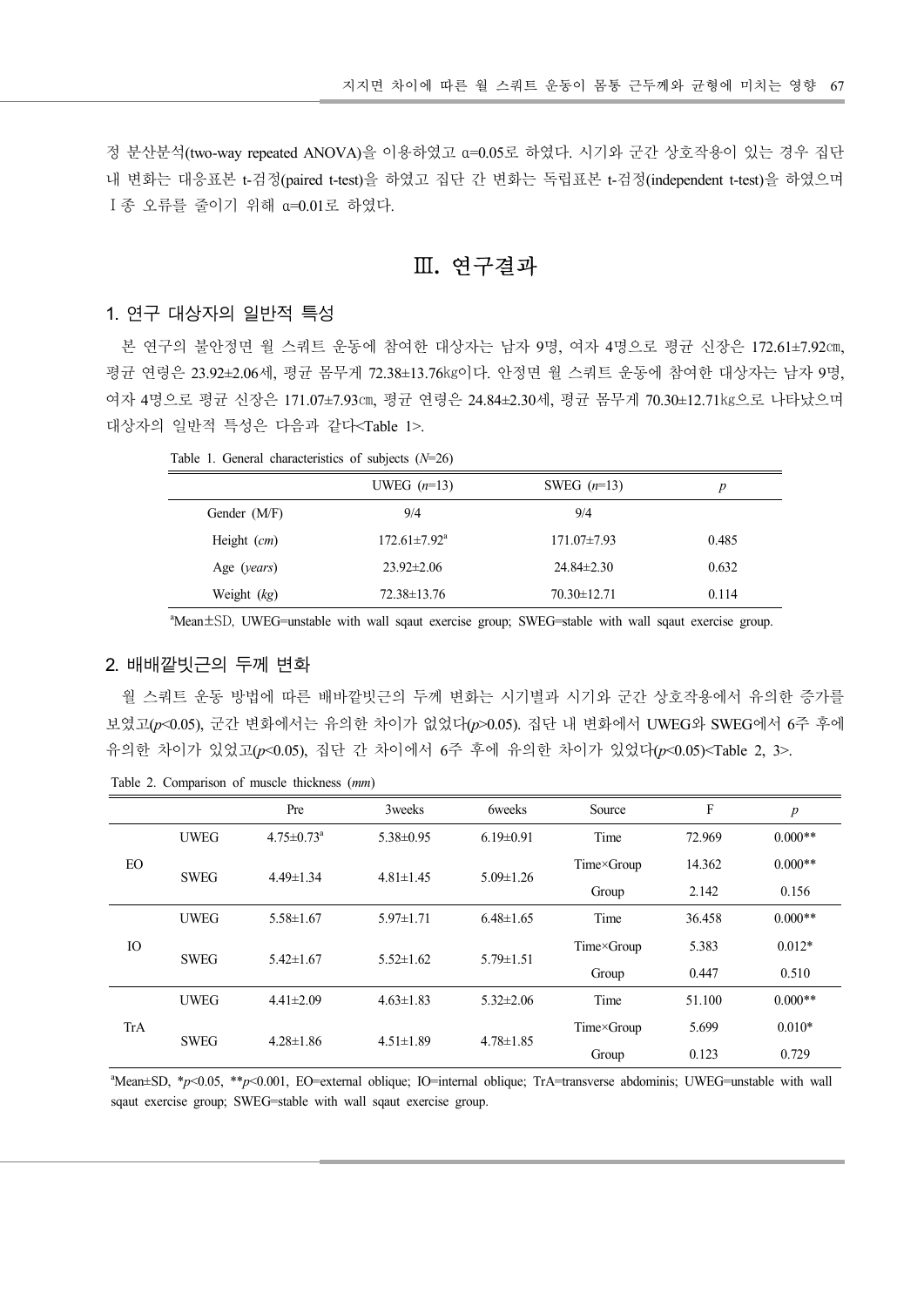|            |                       | 한물리치료과학회지 Vol.29, No.1, 2022. 03. 31                 |                           |                  |                  |
|------------|-----------------------|------------------------------------------------------|---------------------------|------------------|------------------|
|            |                       |                                                      |                           |                  |                  |
|            |                       |                                                      |                           |                  |                  |
|            |                       |                                                      |                           |                  |                  |
|            |                       |                                                      |                           |                  |                  |
|            |                       |                                                      |                           |                  |                  |
|            |                       |                                                      |                           |                  |                  |
|            |                       |                                                      |                           |                  |                  |
|            |                       |                                                      |                           |                  |                  |
|            |                       |                                                      |                           |                  |                  |
|            |                       | Table 3. Intra-group changes and inter-group changes |                           |                  |                  |
|            |                       | After 3weeks <sup>b</sup>                            | After 6weeks <sup>c</sup> | $\boldsymbol{t}$ | $\boldsymbol{p}$ |
|            | <b>UWEG</b>           | $0.63 \pm 0.50^a$                                    | $1.44 \pm 0.58$           | 8.861            | $0.000**$        |
|            | $\operatorname{SWEG}$ | $0.31{\pm}0.36$                                      | $0.60 \pm 0.34$           | 6.248            | $0.000**$        |
| ${\rm EO}$ | $\boldsymbol{t}$      | 1.189                                                | 2.535                     |                  |                  |
|            | $p_{\parallel}$       | 0.246                                                | $0.018\,$                 |                  |                  |
|            | <b>UWEG</b>           | $0.38 \pm 0.15$                                      | $0.89 \pm 0.19$           | 16.070           | $0.000^{**}$     |
|            | ${\tt SWEG}$          | $0.10{\pm}0.33$                                      | $0.37{\pm}0.52$           | 2.549            | 0.026            |
|            |                       | 0.674                                                | 1.095                     |                  |                  |
| $\rm IO$   | t                     |                                                      |                           |                  |                  |
|            | $\boldsymbol{p}$      | 0.506                                                | 0.284                     |                  |                  |
|            | <b>UWEG</b>           | $0.22 \pm 0.87$                                      | $0.91 \pm 0.42$           | 7.757            | $0.000**$        |
|            | $\operatorname{SWEG}$ | $0.23 \pm 0.30$                                      | $0.49 \pm 0.35$           | 5.083            | $0.000**$        |
| <b>TrA</b> | t                     | 0.159                                                | 0.712                     |                  |                  |

Table 3. Intra-group changes and inter-group changes

#### 3. 배속빗근의 두께 변화

월 스쿼트 운동 방법에 따른 배속빗근 두께 변화는 시기별과 시기와 군간 상호작용에서 유의한 증가를 보였고  $(p<0.05)$ , 군간 변화에서는 유의한 차이가 없었다 $(p>0.05)$ . 집단 내 변화에서 UWEG에서 6주 후에 유의한 차이가 있었고( $p$ <0.05), 집단 간 차이에서 유의한 차이가 없었다( $p$ >0.05)<Table 2, 3>.

#### 4. 배가로근의 두께 변화

월 스쿼트 운동 방법에 따른 배가로근의 두께 변화는 시기별에서, 시기와 군간 상호작용애서 유의한 증가 보였 고( $p$ <0.05), 군간 변화에서는 유의한 차이가 없었다 $(p>0.05)$ . 집단 내 변화에서 UWEG와 SWEG에서 6주 후에 유 의한 차이가 있었고( $p<0.05$ ), 집단 간 차이에서 6주 후에 유의한 차이가 없었다( $p>0.05$ )<표 2, 3>.

#### 5. 눈 뜨고 양발 압력 중심 이동 거리의 변화

월 스쿼트 운동 방법에 따른 눈 뜨고 압력 중심 이동 거리 변화는 시기별에서 유의한 증가 보였고(p<0.05), 시기와 군간 상호작용과 군간 변화에서는 유의한 차이가 없었다(p>0.05)<Table 4>.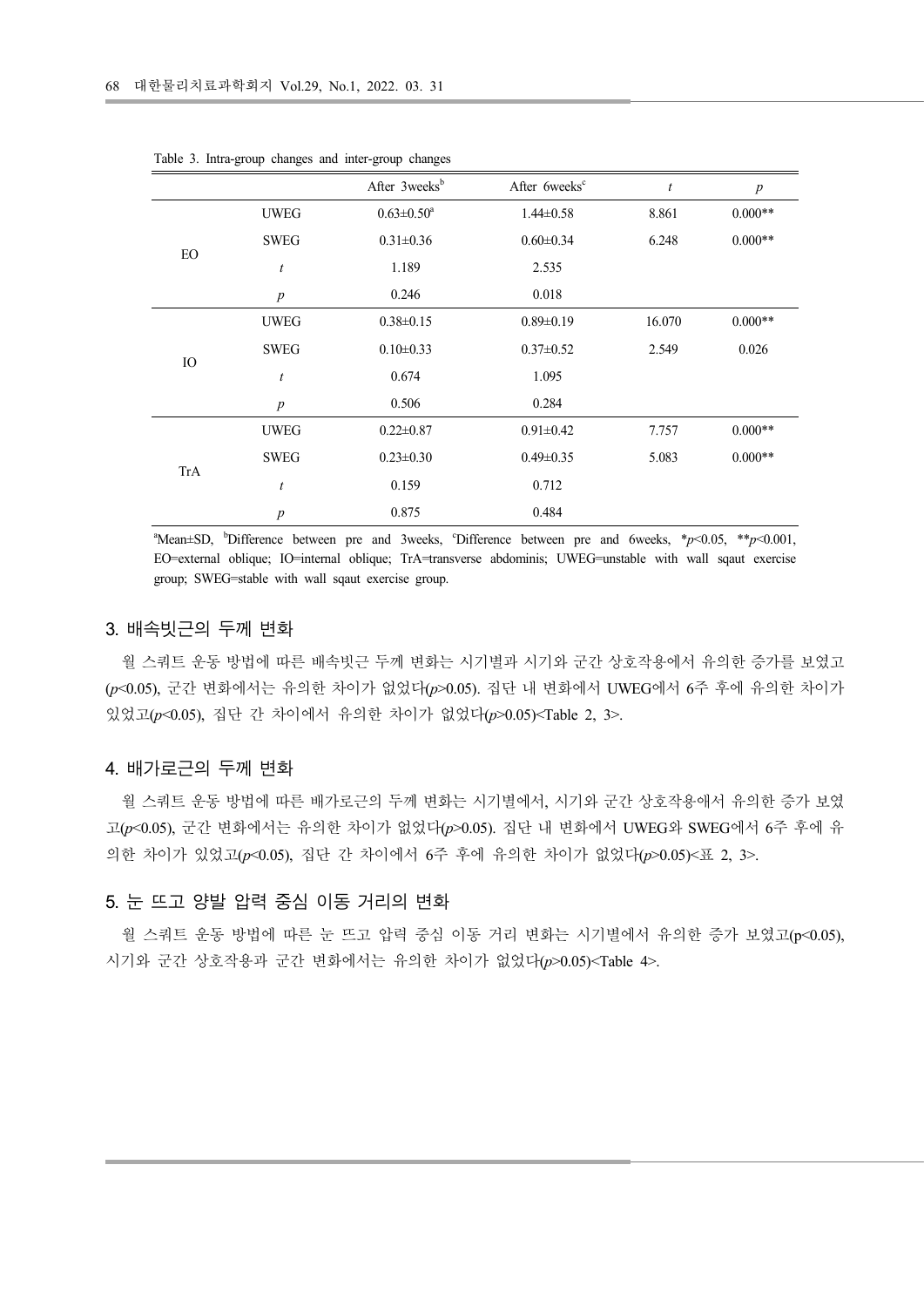|                     |                            |                                     |                  |                  | 지지면 차이에 따른 월 스쿼트 운동이 몸통 근두께와 균형에 미치는 영향 69 |             |                  |
|---------------------|----------------------------|-------------------------------------|------------------|------------------|--------------------------------------------|-------------|------------------|
|                     |                            |                                     |                  |                  |                                            |             |                  |
|                     |                            |                                     |                  |                  |                                            |             |                  |
|                     |                            |                                     |                  |                  |                                            |             |                  |
|                     |                            | Table 4. Comparison of balance (cm) |                  |                  |                                            |             |                  |
|                     |                            | Pre                                 | 3weeks           | <b>6weeks</b>    | Source                                     | $\mathbf F$ | $\boldsymbol{p}$ |
|                     | $\ensuremath{\text{UWEG}}$ | $15.96 \pm 4.11^a$                  | $12.25 \pm 3.61$ | $7.23 \pm 2.23$  | Time                                       | 24.630      | $0.000**$        |
| EO                  |                            |                                     |                  |                  | Time×Group                                 | 1.890       | 0.162            |
|                     | <b>SWEG</b>                | 15.86±11.31                         | 14.96±9.58       | $10.86 \pm 7.64$ | Group                                      | 0.644       | 0.729            |
|                     | $\ensuremath{\text{UWEG}}$ | 21.24±5.88                          | $13.52 \pm 3.08$ | $8.93 \pm 2.22$  | Time                                       | 19.224      | $0.000**$        |
| $\operatorname{EC}$ | <b>SWEG</b>                | 19.58±7.44                          | 15.73±6.94       | 13.08±7.33       | Time×Group                                 | 2.039       | 0.153            |

Table 4. Comparison of balance (㎝)

#### 6. 눈 감고 양발 압력 중심 이동 거리의 변화

월 스쿼트 운동 방법에 따른 눈 감고 압력 중심 이동 거리 변화는 시기별에서 유의한 증가 보였고(p<0.05), 시기와 군간 상호작용과 군간 변화에서는 유의한 차이가 없었다(p>0.05)<Table 4>.

## Ⅳ. 고 찰

본 연구는 불안정면에서 윌 스쿼트 운동과 안정면에서 월 스쿼트 운동이 정상 성인 몸통 근육 두께와 정적 균형에 미치는 영향을 확인하기 위해 불안정면 월 스쿼트 운동 군과 안정면 월 스쿼트 운동 군으로 분류하여 실험 전, 3주 후, 6주 후에 초음파와 균형 측정 장비를 이용하여 근육 두께 및 눈 뜨고, 눈 감고 압력 중심 이동 거리를 측정하여 다음과 같은 결과를 얻었다. 배바깥빗근과 배속빗근, 배가로근의 변화는 시기별에서 시기와 군 간 상호작용에서 유의한 차이가 있었다.

본 연구에서 이러한 결과는 몇 가지로 해석된다. 첫째, 운동 자세 변경과 함께 적용된 복부 드로잉 인 (drawing-in) 기법은 몸통 근육 두께를 증가시킨다. 월 스쿼트 운동은 복부 근육의 두께에 영향을 미치고(Cho, 2013) 복부 드로잉-인 방법은 몸통 근육 중 배가로근의 활성화를 높이는데 효과적이다(O'Sullivan 등, 2002). 이처 럼 여러 운동이나 방법의 변화는 다양한 근육을 수축 시킬 수 있다. Lee(2019)는 복부 드로잉-인 기법을 이용하여 경사로 오르기 할 때 몸통 근육인 배곧은근, 배가로근과 다리근육인 안쪽넓은근, 가쪽넓은근의 근활성도가 증가 하고 경사로 내려오기에는 배곧은근, 배바깥빗근, 배가로근, 안쪽넓은근, 가쪽넓은근의 근활성도가 증가한다고 하였다. 경사로를 내려올 때 몸통과 골반은 뒤 기울림이 발생하게 된다. 복부 드로잉-인 상태에서 월 스쿼트 운동 은 엉덩관절이 뒤쪽 기울림이 더욱 증가 되고 이는 외적 동요로 작용하여 추가적인 자세 변화에 대해 몸통은 안정성을 유지하고자 몸통 근육을 더욱 수축하여 몸통 근육 두께의 증가가 발생한 것으로 생각된다.

둘째, 정적과 동적인 자세보다 불안정면에서 월 스쿼트 운동은 더 많은 외력을 받는다. 안정면에서 월 스쿼트 운동은 체중에서 발생하는 외력과 벽에서 몸이 떨어지지 않기 위해 발생하는 지지력, 지지면의 마찰 등이 발생한 다(Biscarini 등, 2020). 불안정면으로 인해 바닥에서 추가되는 외부 외력은 몸통의 불안정성으로 작용하고 안정성 의 유지를 위해 더 많은 수축을 한 것으로 불안정면에서 스쿼트 운동 수행은 몸통 근육의 활동을 더욱 증가 시킨 다는(Anderson과 Behm, 2005) 연구와 불안정면에서 교각운동인 몸통 근육 강화에 효과적이라는(Kim 등, 2017) 선행연구 결과와 일치하여 본 연구결과가 선행연구를 지지하고 있다.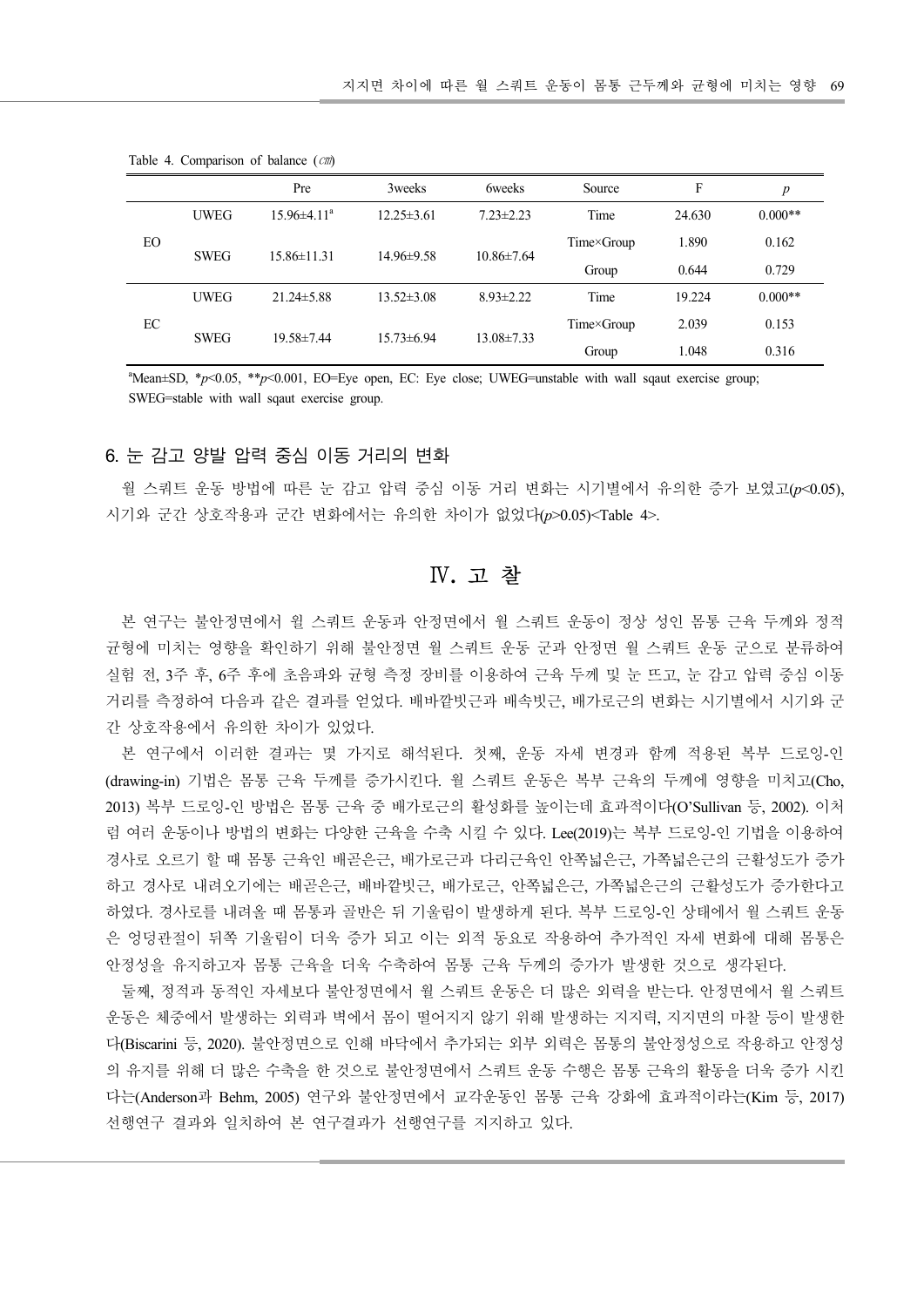셋째, 불안정면에서 월 스쿼트 운동 중 발의 위치 변경은 추가적인 저항으로 작용한다. 다리 근육의 두께를 측정 하지 않아 언급하기엔 무리가 있지만 엉덩관절 굽힘을 하면서 월 스쿼트 운동을 할 때 다리 근육들은 편심 성 수축(eccentric contraction)과 동심성 수축(concentric contraction)을 하며 골반의 불안정성을 유발하는 외력으로 작용한다. 또한, 몸통 중심이 낮아지거나 무릎 각도를 변경하지 않고 발을 벽에서 멀리 배치하면 엉덩관절은 굽 힘이 점차 증가하고 골반은 뒤쪽 기울림이 더욱 증가되어 허리-골반 복합체의 불안정성으로 작용한다(Neumann, 2016). 본 연구에서 스쿼트 운동을 할 때 벽과 다리 뒤꿈치 거리를 20㎝로 하여 다리의 수축 여부와 함께 골반의 뒤쪽 기울림으로 인해 불안정성이 커지고 그로 인해 지속적인 수축된 결과로 본 연구 결과에서 몸통 근육의 두께 증가가 발생한 것으로 생각된다.

불안정 면에서 월 스쿼트 운동이 다리 근력을 강화 시켜 균형에도 영향을 미칠 것으로 생각되어 확인한 결과 눈뜨고, 눈감고 양발 압력 중심 변화는 시기별에서만 유의하였다. Brill과 Couzens(2008)은 몸통 안정화 운동은 척추의 균형을 유지시킬 수 있기 때문에 균형을 위해서는 척추의 안정성이 선행되어야 한다고 하였고 Lee(2015) 는 불안정면에서 월 스쿼트 운동은 자세를 개선시킨다고 하였다. 또한, 불안정면에서 운동은 불안정한 면으로부 터 신체를 바로 잡기 위해 몸통의 근육을 동원하고 고강도 활동을 통해 균형 회복이 증가 된다고 하여(Taube 등, 2007) 선행연구와 본 연구 결과는 다른 결과를 보였다. 하지만 본 연구 결과를 보면 눈 뜨고 압력 중심 이동 거리 변화는 UWEG가 SWEG보다 6주 후에 3.73cm이 더 감소하였고, 눈 감고 압력 중심 이동 거리 변화도 UWEG 가 SWEG보다 5.81㎝이 더 감소하여 운동 빈도와 강도를 증가 시키면 상호작용에서도 유의한 차이가 발생할 가 능성은 높아 적은 기간, 강도로 인해 이러한 결과가 발생한 것으로 생각된다.

본 연구는 정상 성인을 대상으로 부족한 기간과 낮은 훈련 회수를 이용하여 몸통 근육의 구조적 특성만 확인 하였고 균형과 관계되는 다리 근육의 두께 변화는 확인하지 않아 일반화 하기는 무리가 있다. 향후 연구에서는 충분한 기간과 엉덩관절 변화에 따른 다리 근육의 활성화나 다리 두께 변화의 연구가 필요해 보이며 본 연구에서 확인된 연구 결과를 바탕으로 월 스쿼트 운동의 학술 자료와 함께 몸통 근육 두께 증가를 위한 운동 방법으로 활용 가능성을 기대한다.

## Ⅴ. 결 론

본 연구에서는 20대 정상 성인을 대상으로 불안정면 월 스쿼트 운동이 몸통 근육 두께와 압력중심 이동 거리 에 미치는 영향을 알아보고자 하여 다음과 같은 결론을 얻었다. 첫째, 불안정면 월 스쿼트 운동은 배바깥빗근, 배속빗근, 배가로근의 두께 변화에서 시기별, 시기와 군간 상호작용에서 유의한 증가가 있었다(p<0.05). 둘째, 불안정면 월 스쿼트 운동은 눈뜨고 눈감고 양발 압력 중심 이동거리 변화에서 시기별에서만 유의한 차이가 있었 , 다(p<0.05).

### 참고문헌

오재섭, 박준상, 김선엽, 등. 슬링 (sling) 과 고정된 지지면에서의 팔굽혀펴기 동작 시 근 활성도 비교. 한국전문물 리치료학회지 2003;10(3):29-40.

Anderson K, Behm DG. Trunk muscle activity increases with unstable squat movements. Can J Appl Physiol 2005;30(1):33-45.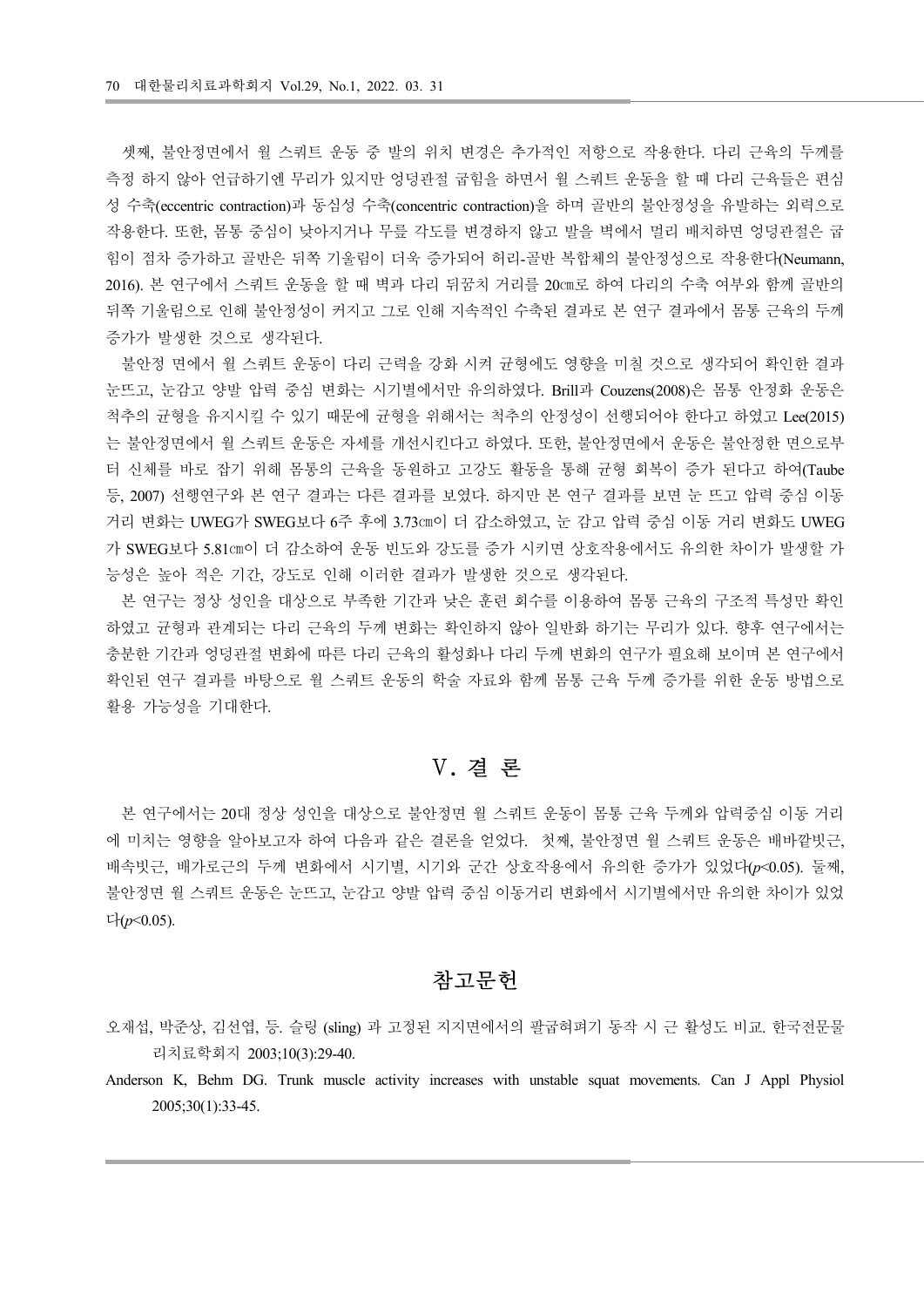- Biscarini A, Contemori S, Dieni CV, et al. Joint torques and tibiofemoral joint reaction force in the bodyweight "Wall Squat" therapeutic exercise. Applied Sciences 2020;10(9):3019.
- Brill P, Couzens GS. The core program: fifteen minutes a day that can change your life. New york: Bantambooks; 2008.
- Cho M. The effects of modified wall squat exercises on average adults' deep abdominal muscle thickness and lumbar stability. J Phys Ther Sci 2013;25(6):689-92.
- Escamilla RF, FLEISIG GS, Zheng N, et al. Effects of technique variations on knee biomechanics during the squat and leg press. Med Sci Sports Exerc 2001;33(9):1552-66.
- Faul F, Erdfelder E, Buchner A, et al. Statistical power analyses using G\* Power 3.1: Tests for correlation and regression analyses. Behav Res Methods 2009;41(4):1149-60.
- Fry A. Coaching considerations for the barbell squat-Part 1. J Strength Cond Res 1993;15(2):556-69.
- Jung SH, Kim MH, Hwang UJ, et al. Comparison of knee extensor and hip extensor strength according to wall squat performance. Physical Therapy Korea 2017;24(1):79-85.
- Kato S, Murakami H, Demura S, et al. Abdominal trunk muscle weakness and its association with chronic low back pain and risk of falling in older women. BMC musculoskelet Disord 2019;20(1);273.
- Kim H, Bae W, Lee K. Comparison of the abdominal muscle thickness and activity by using tool and unstable surface which is accompanied bridge exercise doing abdominal drawing-in breath. Korean Society of integrative medicine 2017;5(1):25-34.
- Lee SK. The Effects of Abdominal Drawing-in on muscle activity in the trunk and legs during ramp walking. PNF and Movement 2019;17(1):137-44.
- Lee TS, Song MY, Kwon YJ. Activation of back and lower limb muscles during squat exercises with different trunk flexion. J Phys Ther Sci 2016;28(12):3407-10.
- Lee YM. The influence of unstable modified wall squat exercises on the posture of female university students. J Phys Ther Sci 2015;27(8):2477-80.
- Moon HJ, Choi YR, Lee SK. Effects of virtual reality cognitive rehabilitation program on cognitive function, physical function and depression in the elders with dementia. J Int Acad Phys Ther Res 2014;5(2):730-7.
- Moreno-De-Luca A, Millan F, Pesacreta DR, et al. Molecular diagnostic yield of exome sequencing in patients with cerebral palsy. JAMA 2021;325(5):467-75.
- Neumann DA. Kinesiology of the musculoskeletal system Amsterdam: Elsevier Health Sciences; 2016.
- O'Sullivan PB, Grahamslaw KM, Kendell M, et al. The effect of different standing and sitting postures on trunk muscle activity in a pain-free population. Spine  $2002:27(11):1238-44$ .
- Qiao YJ, Kim KR, Kim MK. Effects of altering foot position on quadriceps femoris activation during wall squat exercises. J Korean Soc Phys Med 2021;16(1):23-31.
- Park JC, Kim YM. Impact of Waist Stabilization Exercise with Blood Flow Restriction on White Area Index of Trunk Muscle Thickness Density. J Kor Phys Ther 2016;28(2):136-41.
- Park JC, Kim YM. Effects of Knee Extension Exercise Using Blood FlowRestriction on the Thickness and Balance Ability of Tendons. J Kor Phys Ther 2018;30(2):41-6.
- Schoenfeld BJ. Squatting kinematics and kinetics and their application to exercise performance. J Strength Cond Res